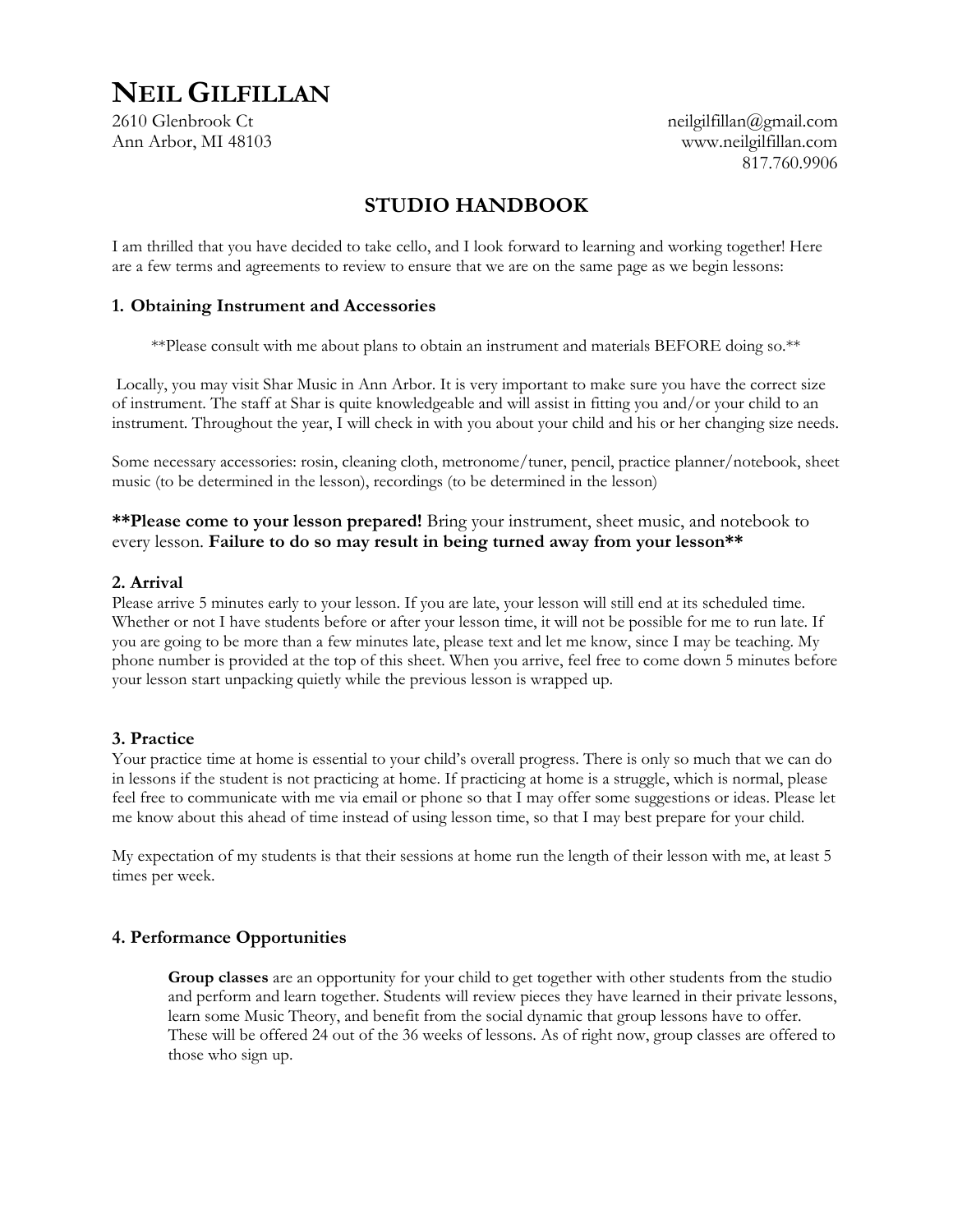### **STUDIO HANDBOOK**

**Improvisation/Alternative Styles Workshops** are offered eight times this school year. Here, we will go over the skills needed to be a 21st century string player, including blues scales, rock rhythms, basic music theory, chop techniques, and chord changes. Students will play original compositions, improvise their own tunes, and learn how to play modern songs on their instrument in a jam session with others.

**Recitals** will be scheduled twice per year, once a semester. Participation is expected for everyone. This is their opportunity to take what they studied over the semester and share it with others.

**Outreach** offers 3 more performing experiences and provides the opportunity for your child to use their skills to make a positive impact on our community.

### **5. General Lesson Protocol**

-For everyone's health in the studio, if your child is sick and/or missed school due to illness, please cancel your lesson or switch with another studiomate if possible.

-**Please do not show up sick**. I reserve the right to turn away you or your child if either show up sick to the lesson. This includes but is not limited to: flu, common cold, pink eye, head lice, bed bugs, etc.

It is important for the parent (of students  $\sim$ 13yo and under) to attend the lesson and take notes during the lesson for the student's reference and instruction at home

-If there were any situations that interfered with last week's practicing (or other relevant information such as

the death of a family member, pet, etc.) please inform me me via email, phone, or at the beginning of the lesson if the situation requires

-Please let me know if your child is facing any learning challenges that would be relevant for me to know about in a lesson situation. This gives me a chance to prepare and make the most of our lesson time.

-While I do request parental attendance in the lessons, I do also request awareness from the parent to know when they are being disruptive rather than helpful.

#### **6. Student Responsibilities**

-Bring instrument, shoulder rest, foot chart (if applicable) rosin, music, and notebook to each lesson

-Be ready to learn and cooperate during lesson

-Treat parent/guardian with respect and cooperate during home practice